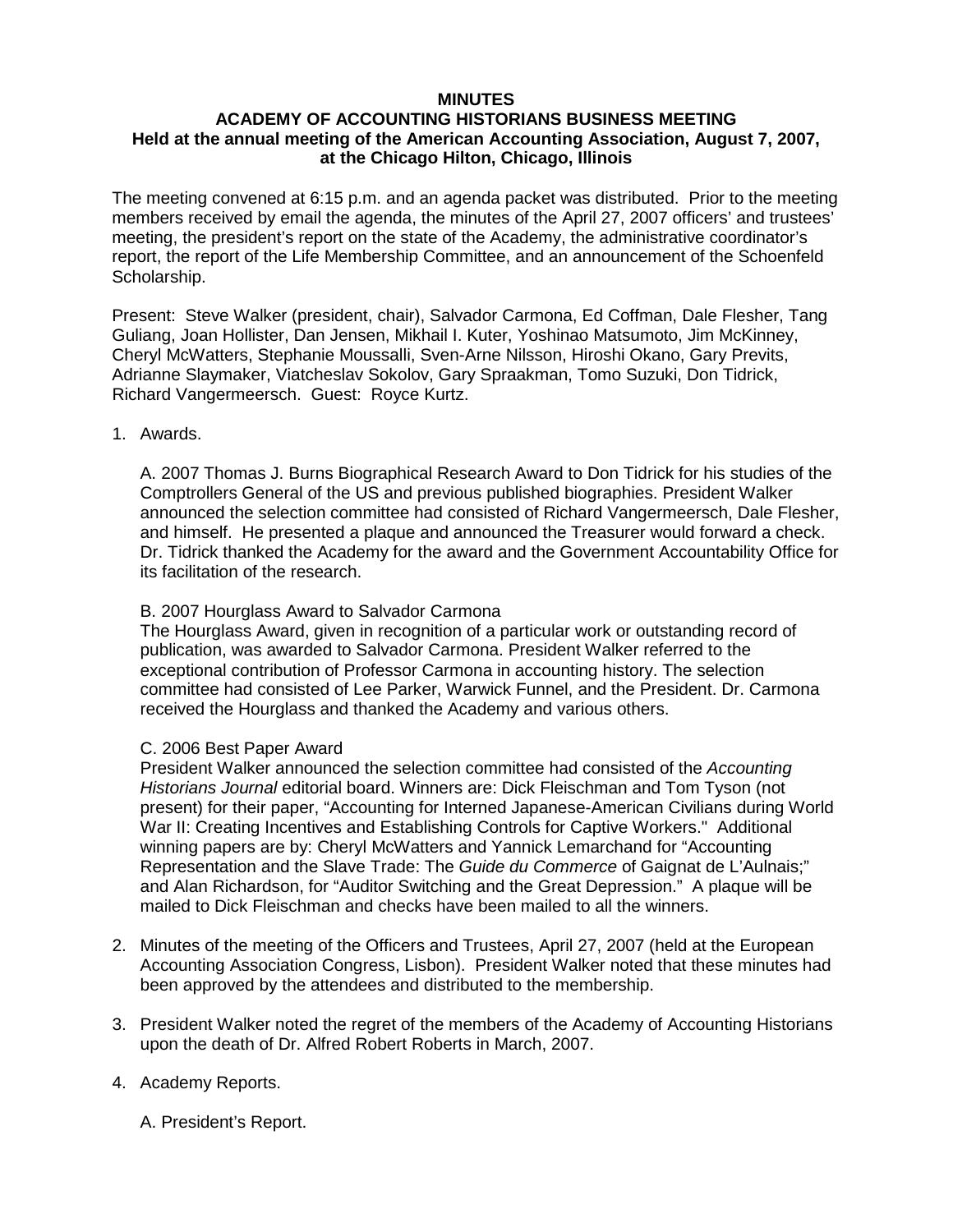This report was distributed to the officers and trustees, and then to the membership, before this meeting. President Walker summarized its major headings and noted that few of the officers and trustees had responded to the first draft, so he does not now have any firm proposals for the members. He called for observations and suggestions.

In the absence of a response from the floor, Cheryl McWatters suggested that non-response might be taken as agreement with the content of the report. Walker indicated that he was seeking movement on the basis of wide consultation and consensus.

Dan Jensen asked if there is a procedure in place to move forward on the report's proposals. President Walker said that his intention was to gather comments from trustees with a view to putting proposals to the membership. Gary Previts counseled patience and suggested the report with comments should be re-circulated to the membership with a statement that this is a serious call for discussion. It is a thorough report of more than 25 single-spaced pages and takes time to digest. In particular, the younger members and the international members should be encouraged to respond.

Dale Flesher commended the president on the excellence and thoroughness of the report. He asked if the Academy should consider hiring a full-time executive secretary, or if it should re-consider associating itself with the American Accounting Association.

President Walker noted he was conscious of the long-standing debate over connecting the Academy to the AAA and that the answer in the past had been the Academy should remain independent. Maybe there has now been a change and this should feature as an option for organizational change. But the president expressed concern that such a relationship might fracture the Academy by separating the American from the non-American membership.

Gary Previts believed the international flavor of the Academy was important. He noted there are other special interest groups in the AAA. A small one, with only about 200 members, recently voted to extend its officers' terms of office to two years. Tracy Southerland has made a big difference to AAA operations. 2,000 of the 8,000 AAA members are outside the United States. Many of the 6,000 in the U.S. are not native-born. We should compare our membership list to AAA's list to see what the overlap with Academy membership is.

Adrienne Slaymaker understood that some groups were simply affiliated with the AAA. Gary Previts responded this was on a temporary basis only. Dan Jensen inquired if the Tax section had semi-separate status. Gary Previts noted the importance of the Academy's retaining its §501c3 status, but if that can be retained, an alliance with the AAA would be good. Steve Walker was concerned that few overseas members were members of the AAA. Previts said that the five overseas countries with the most AAA representation are Japan, Canada, the UK, Australia, and South Korea, in that order. Dale Flesher noted that, given Previts' position as incoming AAA president, the Academy might get cooperation from the AAA on this question this year. Previts suggested that Walker talk to the CAA and the EAA presidents about the possibility of multiple sorts of affiliations the Academy could manage. The AAA has a new member software system that will help track multiple memberships and information about how overseas members of the Academy who were also members of the AAA would be available this Fall.

#### B. Administrative Coordinator's Report

President Walker presented this report, which was distributed to the membership with the agenda via email. It listed Tiffany Welch's goals for the year, including improvement of the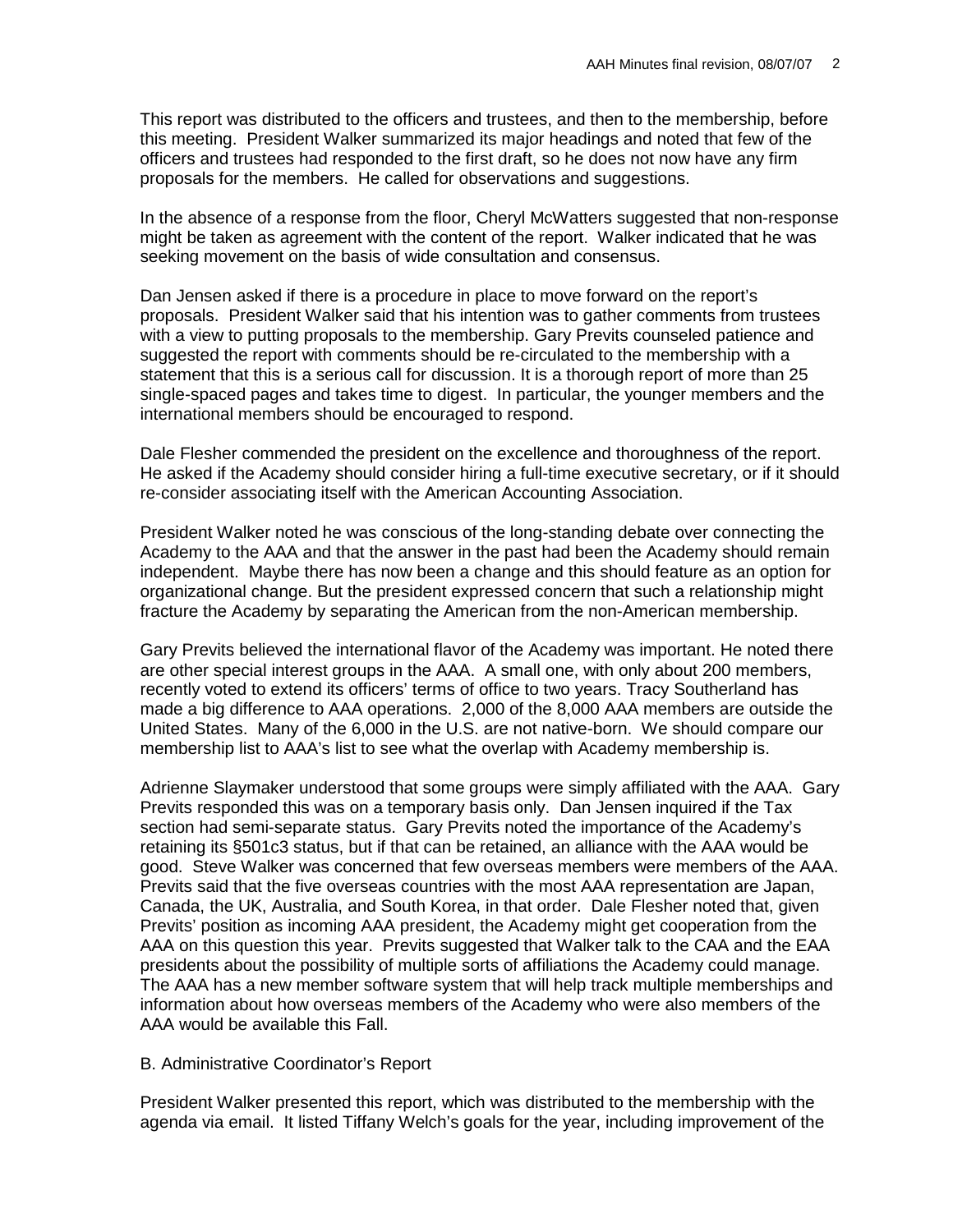website and better information for new members. Walker urged the importance of continued improvement of the website.

# C. Membership Report

President Walker noted the trend in membership is down and asked that the members read the recommendations in his report. On behalf of the Academy, he thanked Tiffany Welch for her sterling efforts on the membership report.

## D. Editor's Report

President Walker noted that Dick Fleischman, the editor of the *Accounting Historians Journal* had sent an email. Fleischman recommends the Academy use an associate editor to help with the *AHJ*, especially because of the number of submissions from authors whose first language is not English. Fleischman also notified Walker that he will not seek reappointment as editor when his term ceases in December, 2008. Walker said we would need a committee to select the new journal editor.

## E. Committee Chairs' Reports

1. Life Membership Committee, report by Cheryl McWatters.

McWatters thanked her fellow committee members, Peter Clarke, Michael Gaffikin, Yannick Lemarchand, and Ross Stewart. The committee had found there were no firm criteria for life membership in the Academy, making it hard for the committee to make recommendations. The committee recommended a list of criteria (distributed to the membership before this meeting), among which is that the member should be internationally recognized as a scholar. The committee also decided no name should be offered this year. Gary Previts moved to approve the selection criteria, Dan Jensen seconded the motion, and it was carried unanimously.

2. Digitization Task Force – Global Archive Project.

Gary Previts suggested that Royce Kurtz, an ad hoc member of the Digitization Task Force and present as a guest, report. Kurtz reported that the entire *AHJ*, from its beginning through 2005, has now been digitized to the article level and posted on the open web in the [Digital Accounting Collection](http://umiss.lib.olemiss.edu:82/screens/dacopac.html) of the University of Mississippi. The *Accounting Historians Notebook* has been similarly digitized at the issue level. Over the next six months to a year, he expects to complete the separate bibliographic records and posting of the *AHN* research articles. All posted material is full-text, key-word searchable.

Previts noted that the entire project had cost the Academy less than \$4,000 and Kurtz added that part of that was the payment to the *AHJ* printer for the 2001-2005 electronic files.

Dan Jensen reported on the Global Accounting Digital Archive Network, which has been supported by both the current and the incoming AAA presidents, Shyam Sunder and Gary Previts. The GADAN appears on the AAA site now, with several dozen archives listed. There is substantial international interest in continuing the project; many digital accounting collections are appearing around the world, many of them historical. The AAA is very interested in moving everything into the web-accessible arena. Jensen urged all members to look at the GADAN website.

President Walker congratulated the task force on its accomplishments.

# 3. Research Conference Committee

President Walker noted that a research conference had not been organized for 2007. There have been many other opportunities to present accounting history papers this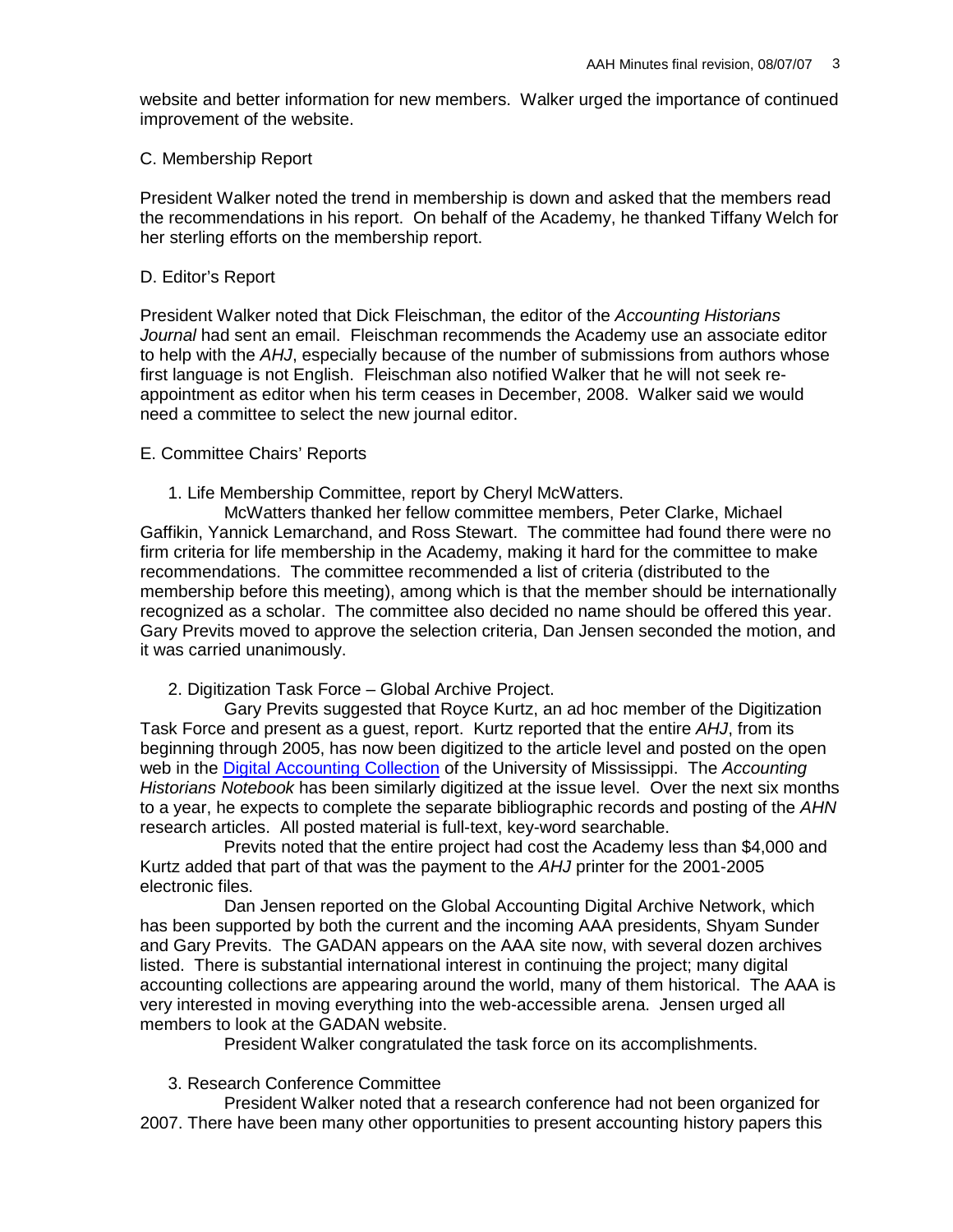year, including the Accounting History conference in Banff and the present AAA conference in Chicago.

A research conference is now scheduled for the spring of 2008, and is being organized through the hard work of Dan Jensen in conjunction with the Public Interest section of the AAA. Jensen mentioned the advantages of piggy-backing on the resources available to the Public Interest group as a section of the AAA. The call for papers with specific conference information will go out in a few weeks. The conference will probably take place either on April 3-5, or April 10-12, either in the Washington, D.C. area, or in New Jersey. History submissions will go to Steve Walker for screening.

Jim McKinney asked when the next business meeting would take place. Walker answered that an officers and trustees meeting would be held at the spring conference and a general business meeting at the World Congress next summer in Istanbul, depending on how many people are going to Istanbul.

Cheryl McWatters noted she had attended the business meeting of the Public Interest section of the AAA and they had spoken very positively of the advantages of associating with the Academy for the spring conference. They also believe it will make the meeting less costly for them. Previts added that the AAA will pay some of the overhead costs; the Academy and the Public Interest section will pick up just the marginal costs. Jensen said we may get some support from a benefactor as well.

#### F. Treasurer's Report

President Walker reported that the Treasurer, Jennifer Reynolds-Moehrle, had notified him that Watkins, Ward, and Stafford has completed its audit and Form 990 and the reports are being sent. No issues were identified in the audit or in the 990.

The Academy has now received the full funding for the Schoenfeld Scholarship. In the last 6 months, the Alfred Roberts Memorial Fund was started. All funds are in CDs with the Bank of America. There are no liabilities except some dues paid in advance. If anyone would like to look at the financial statements, email the treasurer.

Gary Previts asked if we should post our financials on our website. Walker said no, but we will email them to all members. Jensen noted we must provide them to any member who asks [per U.S. federal law applying to tax-exempt organizations; the Academy's required informational Forms 990 since 1998 are posted on the website [http://www.guidestar.org/;](http://www.guidestar.org/) free registration the site is required].

Walker said he sees no need to increase the individual dues for next year, but perhaps the institutional dues should be increased to \$100.

Previts noted the AAA keeps 50% of its annual operating expenses on hand and asked if the Academy should set that as its target. Walker will ask the treasurer to look into it.

#### 5. General Announcements

#### A. 12<sup>th</sup> World Congress

President Walker noted the 12<sup>th</sup> World Congress will be held in July of 2008 at the Military Museum, Istanbul. The Turkish organizers are doing a very good job of preparing for it. A new website is up detailing deadlines and other items.

Dale Flesher asked if there would be visa problems. Walker noted that he had experienced no difficulties as a British citizen on a recent visit. Richard Vangermeersch spoke of the opportunity to see that part of the world. Viatcheslav Sokolov explained that citizens of the countries of the former Soviet Union need no visa to go to Turkey.

Jim McKinney asked why the conference is scheduled to last so many days. Walker answered there is likely to be a large number of papers, including contributions from Turkey and the Balkan states. The paper selection process by the Turkish organizers may vary from the process at other World Congresses. Previts urged the members to take the